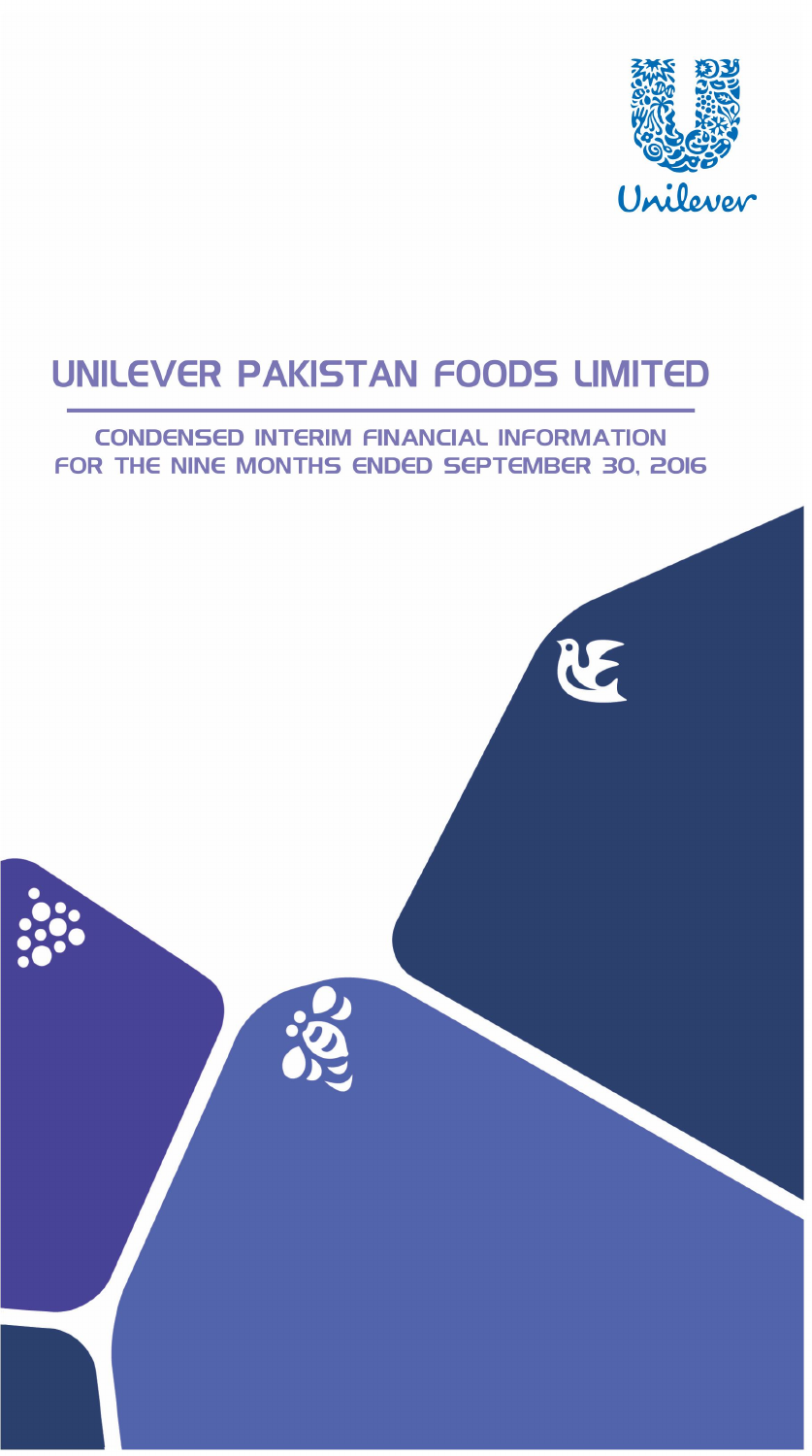# **COMPANY INFORMATION**

#### **BOARD OF DIRECTORS**

Mr. Kamran Y. Mirza **Independent Director** 

Mr. Ali Tariq Executive Director & CFO Ms. Farheen Salman Amir **Executive Director** Mr. Zulfikar Monnoo Non-Executive Director Mian M. Adil Monnoo Non-Executive Director Mr. Kamal Monnoo Non-Executive Director Mr. Badaruddin F. Vellani Non-Executive Director Mr. Noman Amiad Lutfi Non-Executive Director

# & Chairman of the Board Ms. Shazia Syed Executive Director & Chief Executive

#### **Company Secretary**

Mr. Amar Naseer

#### **Audit Committee**

Mr. Zulfikar Monnoo Chairman & Member Mian M. Adil Monnoo Member Mr. Badaruddin F. Vellani Member Mr. Kamran Y. Mirza **Miramora America America America** Member

#### **Human Resource & Remuneration Committee**

Mr. Kamal Monnoo Member Ms. Shazia Syed Member Mr. Amar Naseer **Company Secretary** 

#### **Auditors**

Messrs KPMG Taseer Hadi & Co. Chartered Accountants Sheikh Sultan Trust Building No. 2 Beaumont Road. Karachi - 75530 Pakistan.

# **Registered Office**

Avari Plaza Fatima Jinnah Road Karachi - 75530

**Share Registration Office**

Share Registrar Department **Central Depository Company of Pakistan Limited,** CDC House. 99-B. Block "B" S.M.C.H.S. Main Shahra-e-Faisal Karachi - 74400

**Website Address** www.unilever.pk

Ms. Mehwish Iqbal **Mature 2018** Secretary & Head of Internal Audit

Mr. Zulfikar Monnoo Chairman & Member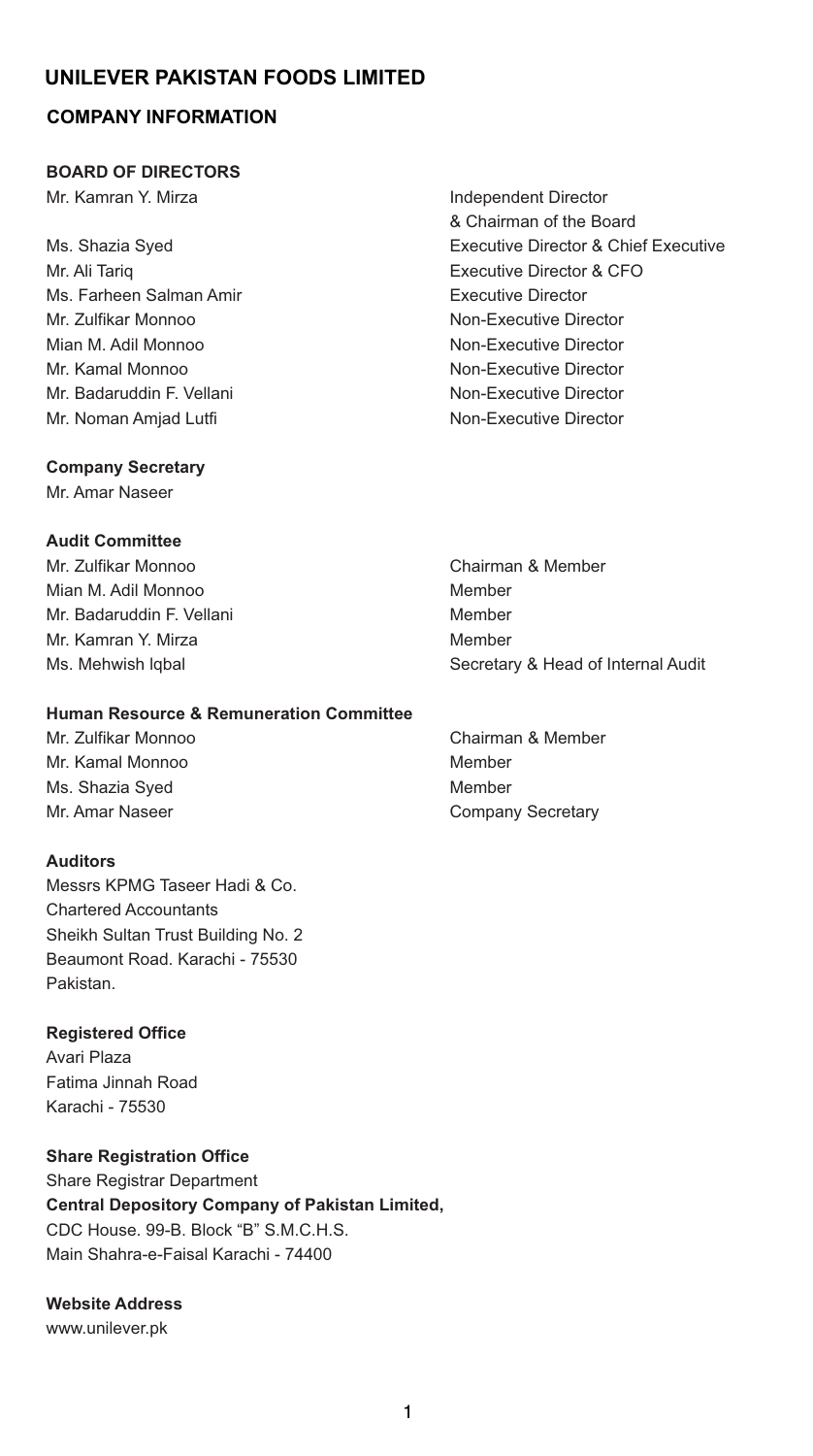### **Directors' Review**

The directors are pleased to present the financial information for the nine months ended Sept 30, 2016.

In the nine months to Sept 30, 2016, sales grew by 11.4% on the back of strong brand equity, successful innovations and increased investment in advertising and promotion, while Gross Margin improved by 90bps. Earnings per share (EPS) grew by 2.5%. In the discrete Quarter 3, sales grew by 15.9% and EPS by 57%.

| <b>Financial Highlights</b>  | <b>Quarter ended Sep 30</b> |                |         | Nine Months ended Sep 30 |                |         |
|------------------------------|-----------------------------|----------------|---------|--------------------------|----------------|---------|
|                              | 2016                        | 2015           | Inc $%$ | 2016                     | 2015           | Inc $%$ |
|                              |                             | <b>Rs '000</b> |         |                          | <b>Rs '000</b> |         |
| <b>Net Sales</b>             | 2,246,972                   | 1.938.087      | 16%     | 7.137.950                | 6.408.766      | 11%     |
| Profit before Taxation       | 500.607                     | 304.929        | 64%     | 1.285.407                | 1.220.144      | 5%      |
| <b>Profit after Taxation</b> | 363.342                     | 231.284        | 57%     | 923.518                  | 901.040        | 2%      |
| Earnings per Share (Rs.)     | 59.01                       | 37.56          | 57%     | 149.98                   | 146.33         | 2%      |

#### **Future Outlook**

Despite a challenging operating environment and increasing competitive intensity, we are optimistic about the future outlook of business taking cognizance of the investments being made by the company. The company will continue to drive the agenda of improving consumer lives through relevant innovations and stronger brand equity.

On behalf of the Board

**Kamran Y. Mirza** Chairman Karachi October 21, 2016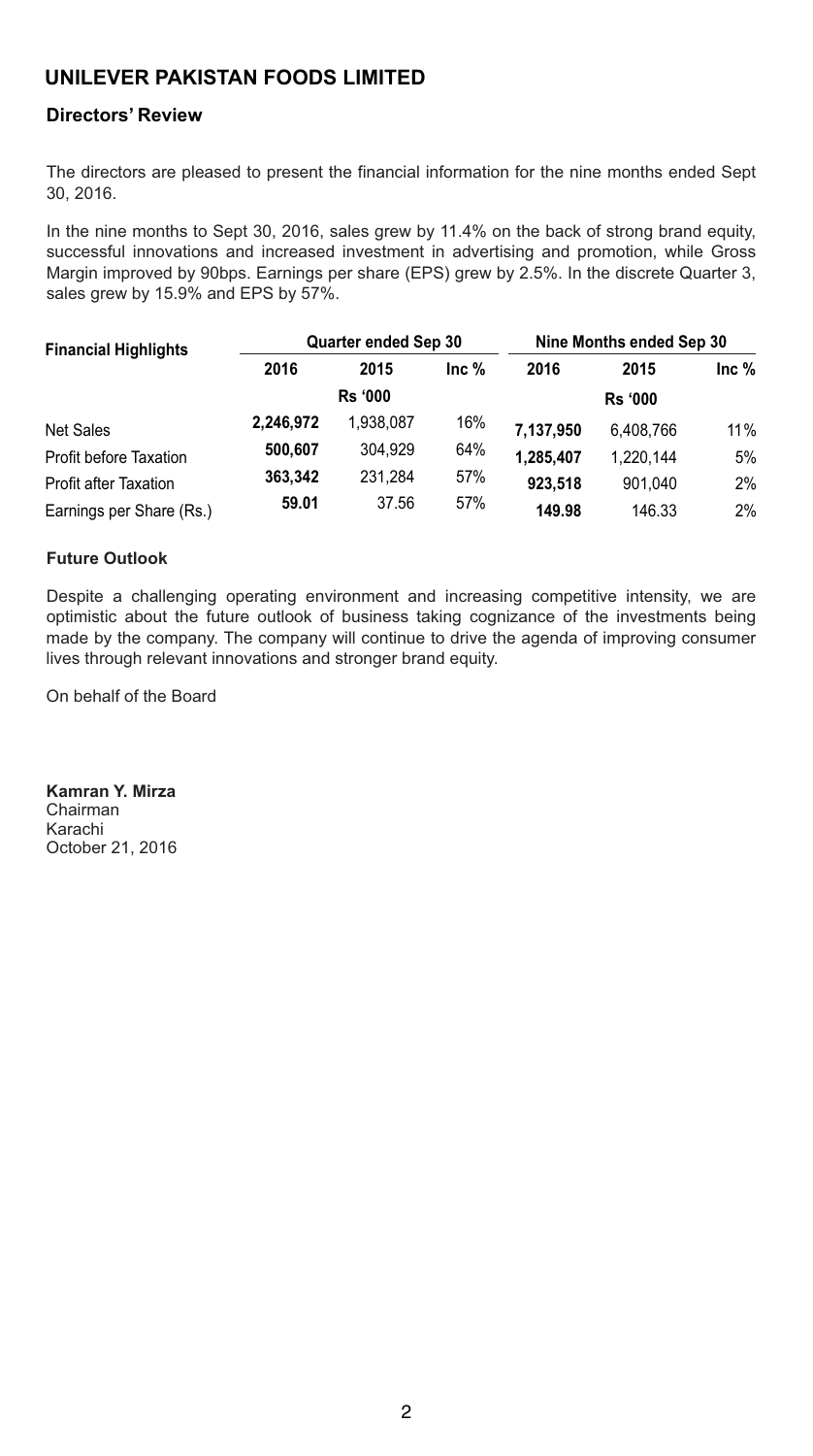# **CONDENSED INTERIM BALANCE SHEET AS AT SEPTEMBER 30, 2016**

|                                                                | Note | Unaudited<br>Sep 30,<br>2016 | Audited<br>December 31,<br>2015<br>(Rupees in thousand) |
|----------------------------------------------------------------|------|------------------------------|---------------------------------------------------------|
| <b>ASSETS</b>                                                  |      |                              |                                                         |
| <b>Non-current assets</b>                                      |      |                              |                                                         |
| Property, plant and equipment                                  | 4    | 2,042,734                    | 2,040,339                                               |
| Intangible assets                                              |      | 81,637                       | 81,637                                                  |
| Long term loans and advances                                   |      | 13,246                       | 37,749                                                  |
| <b>Current assets</b>                                          |      | 2,137,617                    | 2,159,725                                               |
| Stores and spares                                              |      | 32,714                       | 22,483                                                  |
| Stock in trade                                                 |      | 959,804                      | 959,276                                                 |
| Trade debts                                                    |      | 299,390                      | 209,064                                                 |
| Loans and advances                                             |      | 10,369                       | 15,180                                                  |
| Trade deposits and short term prepayments<br>Other receivables |      | 85,807<br>66,800             | 50,484<br>30,868                                        |
| Taxation - net                                                 |      | 367,700                      | 376,961                                                 |
| Cash and bank balances                                         |      | 712,327                      | 593,252                                                 |
|                                                                |      | 2,534,911                    | 2,257,568                                               |
| <b>Total assets</b>                                            |      | 4,672,528                    | 4,417,293                                               |
| <b>EQUITY AND LIABILITIES</b>                                  |      |                              |                                                         |
| <b>Share capital and reserves</b>                              |      |                              |                                                         |
| Share capital                                                  |      | 61,576                       | 61,576                                                  |
| Reserves                                                       |      | 1,389,246                    | 1,617,018                                               |
| <b>LIABILITIES</b>                                             |      | 1,450,822                    | 1,678,594                                               |
| <b>Non-current liabilities</b>                                 |      |                              |                                                         |
| Staff retirement benefits                                      |      | 5,034                        | 5,691                                                   |
| Deferred taxation                                              |      | 216,156                      | 214,953                                                 |
|                                                                |      | 221,190                      | 220,644                                                 |
| <b>Current liabilities</b>                                     |      |                              |                                                         |
| Trade and other payables                                       |      | 2,875,524                    | 2,348,513                                               |
| Provision                                                      | 5    | 34,384                       | 37,935                                                  |
| Accrued interest / mark-up                                     |      | 874                          | 1,119                                                   |
| Sales tax payable                                              |      | 89,734                       | 48,812                                                  |
| Short term borrowings                                          |      | 3,000,516                    | 81,676<br>2,518,055                                     |
| <b>Total liabilities</b>                                       |      | 3,221,706                    | 2,738,699                                               |
| <b>Contingencies and commitments</b>                           | 6    |                              |                                                         |
| <b>Total equity and liabilities</b>                            |      | 4,672,528                    | 4,417,293                                               |

The annexed notes 1 to 10 form an integral part of this condensed interim financial information.

Chief Executive Director & **Shazia Syed Ali Tariq**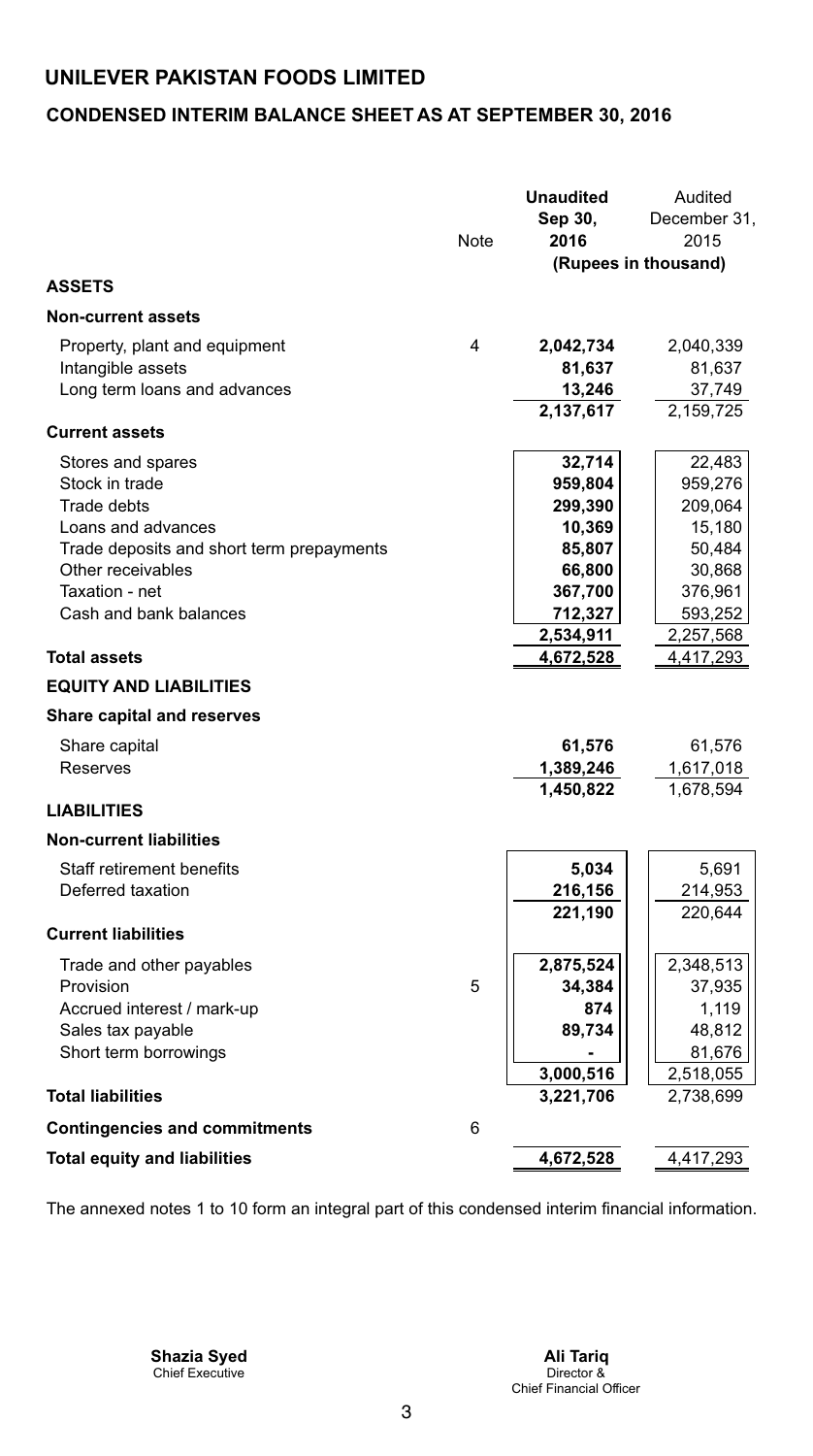## **CONDENSED INTERIM PROFIT AND LOSS ACCOUNT FOR THE NINE MONTHS ENDED SEPTEMBER 30, 2016 (UNAUDITED)**

|                                      |      | <b>Quarter ended</b>   |                             | <b>Nine Months ended</b>                 |                                                                 |  |  |
|--------------------------------------|------|------------------------|-----------------------------|------------------------------------------|-----------------------------------------------------------------|--|--|
|                                      | Note | September<br>30, 2016  | 30, 2015                    | September September<br>30, 2016 30, 2015 | September                                                       |  |  |
|                                      |      |                        |                             |                                          | ------------------- (Rupees in thousand) ---------------------- |  |  |
| Sales                                |      |                        | <b>2,246,972</b> 1,938,087  | 7,137,950                                | 6,408,766                                                       |  |  |
| Cost of sales                        |      |                        | $(1,177,839)$ $(1,079,378)$ | (3,911,549)                              | (3,570,389)                                                     |  |  |
| Gross profit                         |      | 1,069,133              | 858,709                     |                                          | 3,226,401 2,838,377                                             |  |  |
| Distribution cost                    |      | (518, 858)             | (512, 961)                  | (1,760,840)                              | (1,433,153)                                                     |  |  |
| Administrative expenses              |      | (30, 661)              | (31, 978)                   | (147, 064)                               | (131, 702)                                                      |  |  |
| Other operating expenses             |      | (37, 968)              | (22, 136)                   | (95, 120)                                | (92, 744)                                                       |  |  |
| Other income                         | 7    | 28,351                 | 18,378                      | 85,064                                   | 68,648                                                          |  |  |
|                                      |      | 509,997                | 310,012                     |                                          | 1,308,441 1,249,426                                             |  |  |
| Finance cost                         |      | (9, 390)               | (5,083)                     | (23, 034)                                | (29, 282)                                                       |  |  |
| <b>Profit before taxation</b>        |      | 500,607                | 304,929                     |                                          | 1,285,407 1,220,144                                             |  |  |
| <b>Taxation</b>                      |      |                        |                             |                                          |                                                                 |  |  |
| - current                            |      | (134, 970)             | (51, 469)                   | (360, 686)                               | (270, 061)                                                      |  |  |
| - deferred                           |      | (2, 295)<br>(137, 265) | (22, 176)<br>(73, 645)      | (1, 203)<br>(361, 889)                   | (49, 043)<br>(319, 104)                                         |  |  |
|                                      |      |                        |                             |                                          |                                                                 |  |  |
| <b>Profit after taxation</b>         |      | 363,342                | 231,284                     | 923,518                                  | 901,040                                                         |  |  |
| Other comprehensive income           |      |                        |                             |                                          |                                                                 |  |  |
| <b>Total comprehensive income</b>    |      | 363,342                | 231,284                     | <b>923,518</b> 901,040                   |                                                                 |  |  |
|                                      |      |                        |                             |                                          |                                                                 |  |  |
| Basic and diluted earnings per share |      | 59.01                  | 37.56                       | 149.98                                   | 146.33                                                          |  |  |

The annexed notes 1 to 10 form an integral part of this condensed interim financial information.

 Chief Executive **Shazia Syed**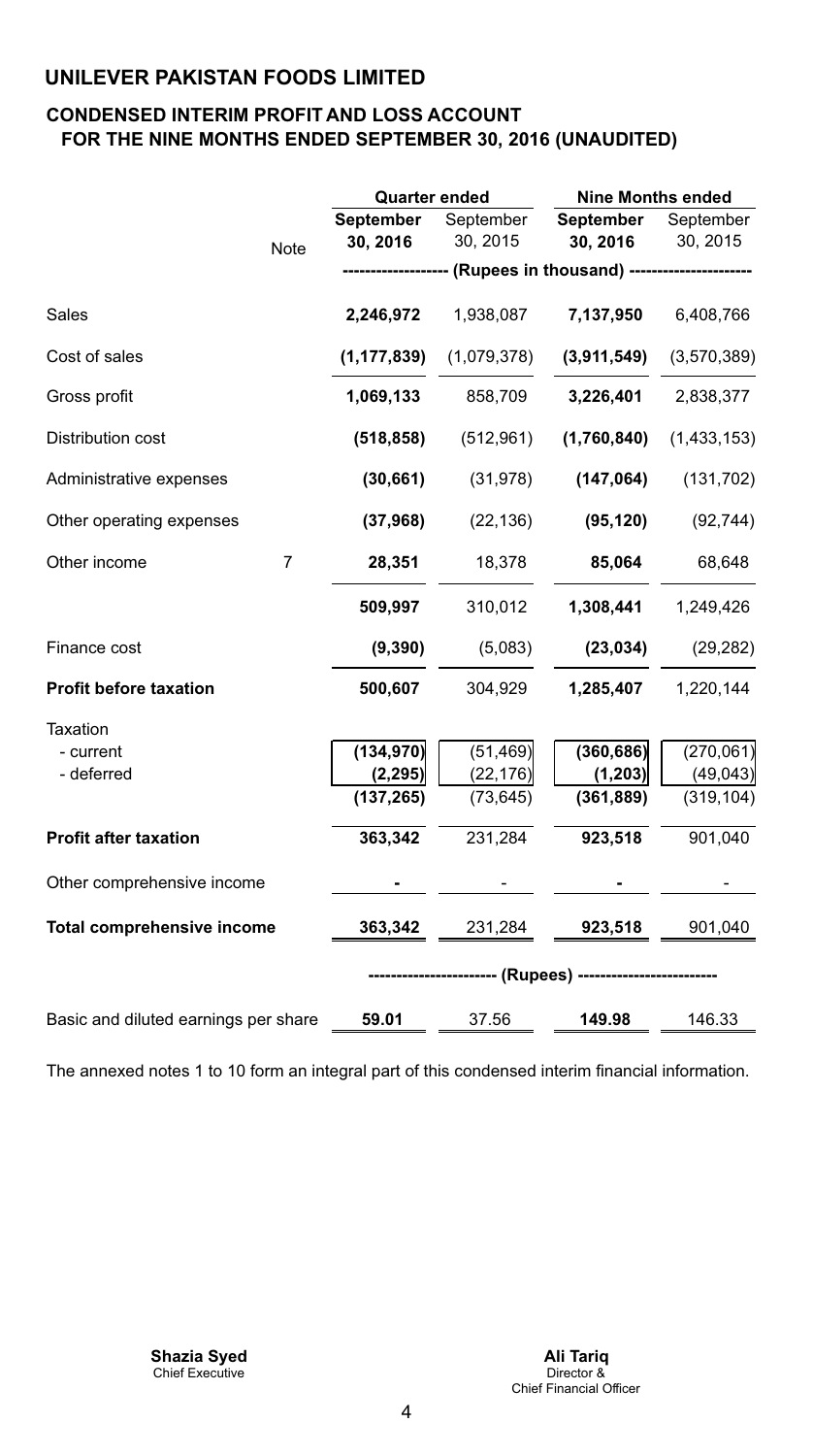# **CONDENSED INTERIM CASH FLOW STATEMENT FOR THE NINE MONTHS ENDED SEPTEMBER 30, 2016 (UNAUDITED)**

|                                                                             | Note | Sep 30,<br>2016      | Sep 30,<br>2015 |
|-----------------------------------------------------------------------------|------|----------------------|-----------------|
|                                                                             |      | (Rupees in thousand) |                 |
| <b>CASH FLOWS FROM OPERATING ACTIVITIES</b>                                 |      |                      |                 |
| Profit before taxation                                                      |      | 1,285,407            | 1,220,144       |
| <b>Adjustment for:</b>                                                      |      |                      |                 |
|                                                                             |      |                      |                 |
| Depreciation                                                                |      | 117,446<br>5,172     | 73,678          |
| Mark-up on short term borrowings<br>Provision for staff retirement benefits |      | 3,582                | 10,426<br>1,455 |
| Return on savings accounts                                                  |      | (16, 560)            | (8, 262)        |
|                                                                             |      | 109,640              | 77,297          |
|                                                                             |      | 1,395,047            | 1,297,441       |
| Effect on cash flow due to working capital changes                          |      |                      |                 |
| Decrease / (increase) in current assets                                     |      |                      |                 |
| Stores and spares                                                           |      | (10, 231)            | 5,107           |
| Stock in trade                                                              |      | (528)                | (36, 293)       |
| Trade debts                                                                 |      | (90, 326)            | (153, 522)      |
| Loans and advances                                                          |      | 4,811                | (3,275)         |
| Trade deposits and short term prepayments                                   |      | (35, 323)            | 1,096           |
| Sales tax refundable                                                        |      |                      | 17,525          |
| Other receivables                                                           |      | (35, 932)            | (5,026)         |
|                                                                             |      | (167, 529)           | (174, 388)      |
| Increase / (decrease) in current liabilities                                |      |                      |                 |
| Trade and other payables                                                    |      | (33, 148)            | (158, 718)      |
| Provisions                                                                  |      | (3, 551)             | 1,932           |
| Sales tax payable                                                           |      | 40,922               |                 |
|                                                                             |      | 4,223                | (156, 786)      |
| Cash generated from operations                                              |      | 1,231,741            | 966,267         |
| Mark-up paid                                                                |      | (5, 417)             | (10, 372)       |
| Income tax paid                                                             |      | (351, 425)           | (390, 057)      |
| Decrease in long term loans                                                 |      | 24,503               | 4,163           |
| Staff retirement benefits - contribution                                    |      | (4, 239)             | (1,961)         |
| Net cash from operating activities                                          |      | 895,163              | 568,040         |
| <b>CASH USED IN INVESTING ACTIVITIES</b>                                    |      |                      |                 |
| Purchase of property, plant and equipment                                   |      | (119, 841)           | (282, 956)      |
| Return received on savings accounts                                         |      | 16,560               | 8,263           |
| Net cash used in investing activities                                       |      | (103, 281)           | (274, 693)      |
| <b>CASH USED IN FINANCING ACTIVITY</b>                                      |      |                      |                 |
| Dividends paid                                                              |      | (591, 131)           | (125, 891)      |
| Net (decrease) in cash and cash equivalents                                 |      | 200,751              | 167,456         |
| Cash and cash equivalents at beginning of the period                        |      | 511,576              | 108,074         |
| Cash and cash equivalents at end of the period                              | 8    | 712,327              | 275,530         |

The annexed notes 1 to 10 form an integral part of this condensed interim financial information.

 Chief Executive **Shazia Syed**

Director & Chief Financial Officer **Ali Tariq**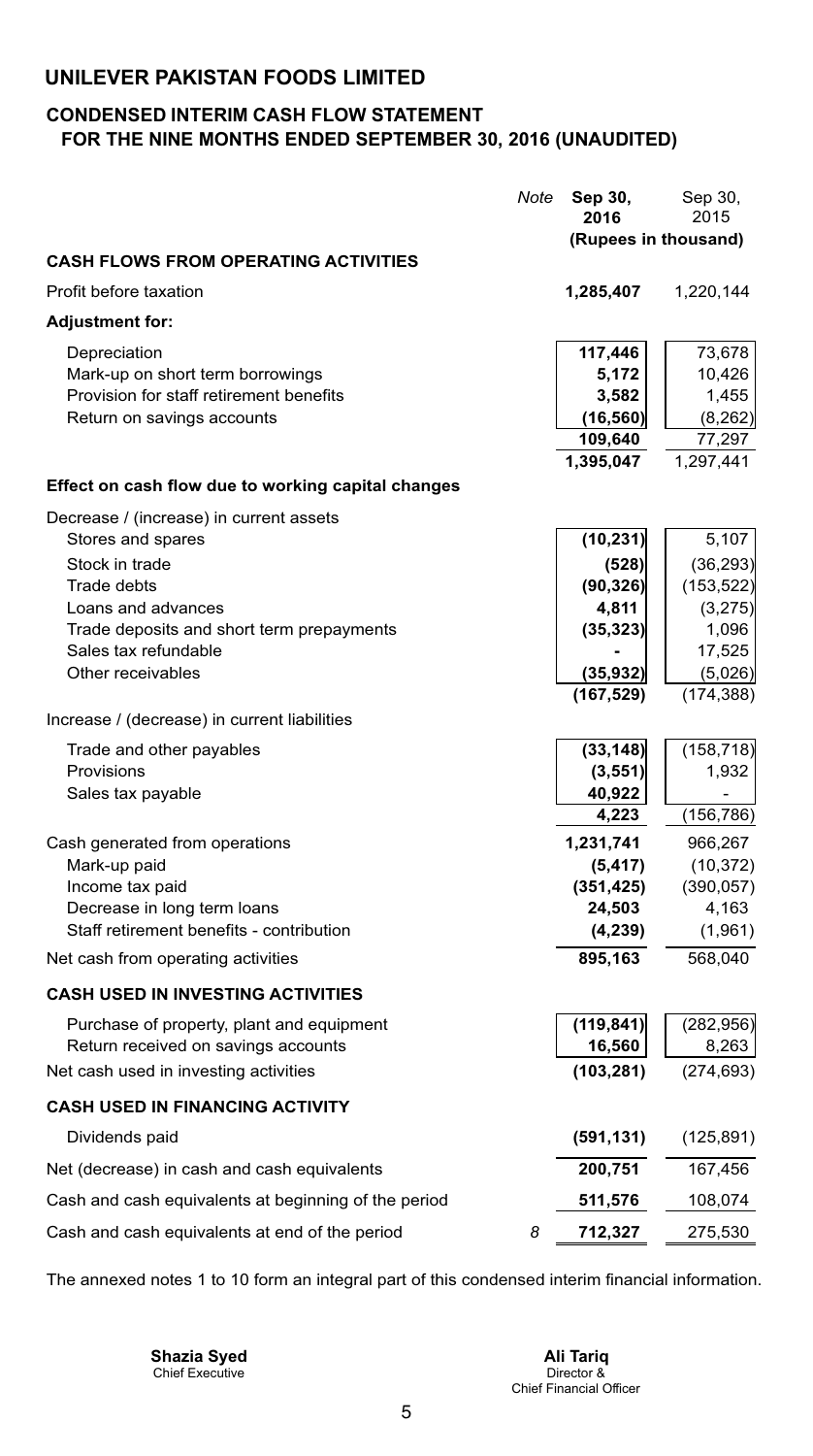## **CONDENSED INTERIM STATEMENT OF CHANGES IN EQUITY FOR THE NINE MONTHS ENDED SEPTEMBER 30, 2016 (UNAUDITED)**

|                                           | <b>SHARE</b>                                           |                  |         |         | <b>RESERVES</b>                                  |            | <b>TOTAL</b> |
|-------------------------------------------|--------------------------------------------------------|------------------|---------|---------|--------------------------------------------------|------------|--------------|
|                                           | <b>CAPITAL</b><br>Issued,<br>subscribed<br>and paid-up | CAPITAL          |         |         | <b>REVENUE</b>                                   | Sub Total  |              |
|                                           |                                                        | Share<br>premium | Special | General | Unappropriated<br>profit                         |            |              |
|                                           |                                                        |                  |         |         | -- (Rupees in thousand) ------------------------ |            |              |
| Balance as at January 1, 2016             | 61,576                                                 | 24,630           | 628     | 138     | 1,591,622                                        | 1,617,018  | 1,678,594    |
| Total comprehensive income for the period |                                                        |                  |         |         |                                                  |            |              |
| Profit for the nine months ended          |                                                        |                  |         |         |                                                  |            |              |
| September 30, 2016                        |                                                        |                  |         |         | 923,518                                          | 923,518    | 923,518      |
| Other comprehensive income for            |                                                        |                  |         |         |                                                  |            |              |
| the nine months ended September 30, 2016  |                                                        |                  |         |         |                                                  |            |              |
| Transactions with owners of the Company   |                                                        |                  |         |         |                                                  |            |              |
| Interim dividend for the year ending      |                                                        |                  |         |         |                                                  |            |              |
| December 31, 2016 @ Rs 90.97 per share    |                                                        |                  |         |         | (560, 159)                                       | (560, 159) | (560, 159)   |
| Final dividend for the year ended         |                                                        |                  |         |         |                                                  |            |              |
| December 31, 2015 @ Rs 96 per share       |                                                        |                  |         |         | (591, 131)                                       | (591, 131) | (591, 131)   |
| Balance as at September 30, 2016          | 61,576                                                 | 24,630           | 628     | 138     | 1,363,850                                        | 1,389,246  | 1,450,822    |
|                                           |                                                        |                  |         |         |                                                  |            |              |
| Balance as at January 1, 2015             | 61,576                                                 | 24,630           | 628     | 138     | 696,426                                          | 721,822    | 783,398      |
| Total comprehensive income for the period |                                                        |                  |         |         |                                                  |            |              |
| Profit for the nine months ended          |                                                        |                  |         |         |                                                  |            |              |
| September 30, 2015                        |                                                        |                  |         |         | 901,040                                          | 901,040    | 901,040      |
| Transactions with owners of the Company   |                                                        |                  |         |         |                                                  |            |              |
| Interim dividend for the year ending      |                                                        |                  |         |         |                                                  |            |              |
| December 31, 2015 @ Rs 54 per share       |                                                        |                  |         |         | (332, 511)                                       | (332, 511) | (332, 511)   |
| Balance as at September 30, 2015          | 61,576                                                 | 24,630           | 628     | 138     | 1,264,955                                        | 1,290,351  | 1,351,927    |

The annexed notes 1 to 10 form an integral part of this condensed interim financial information.

 Chief Executive **Shazia Syed**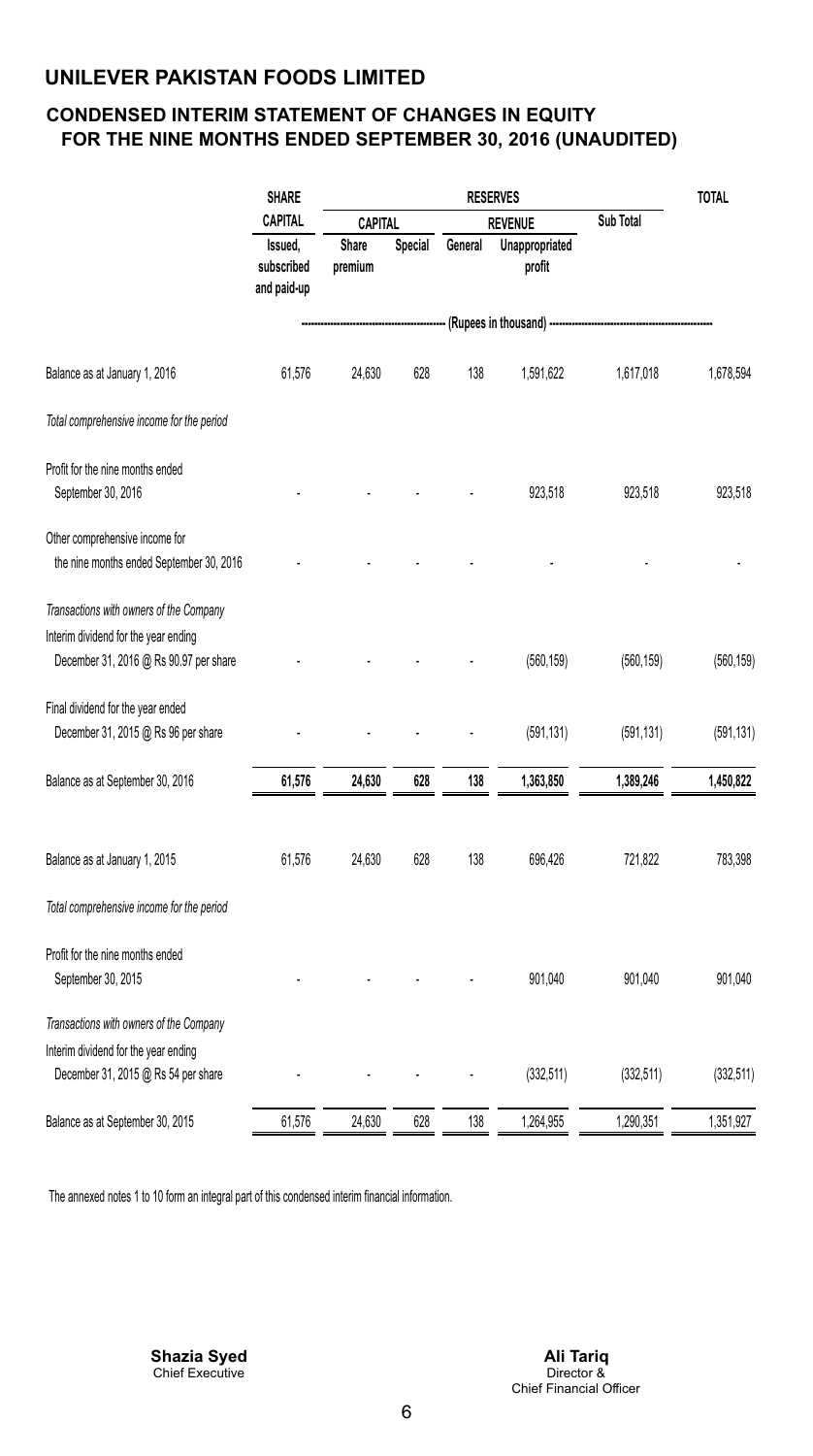#### **SELECTED NOTES TO AND FORMING PART OF THE CONDENSED INTERIM FINANCIAL INFORMATION FOR THE NINE MONTHS ENDED SEPTEMBER 30, 2016 (UNAUDITED)**

#### **1. BASIS OF PREPARATION**

This condensed interim financial information of Unilever Pakistan Foods Limited ("the Company") for the nine months ended September 30, 2016 has been prepared in accordance with the requirements of the International Accounting Standard No. 34 - Interim Financial Reporting and provisions of and directives issued under the Companies Ordinance, 1984. In case where requirements differ, the provisions of or directives issued under the Companies Ordinance, 1984 have been followed.

The financial statements are presented in Pakistan Rupees which is the functional currency of the Company and figures are rounded off to the nearest thousands of Rupees.

During the current period, SECPnotified additional disclosures vide its Circular 14 of 2016 relating to All Shares Islamic Index Screening (refer note 7 and 10).

#### **2. ACCOUNTING POLICIES**

The accounting policies and the methods of computation adopted in the preparation of this condensed interim financial information are the same as those applied in the preparation of the financial statements for the year ended December 31, 2015.

#### **3. ACCOUNTING ESTIMATES, JUDGEMENTS AND FINANCIAL RISK MANGEMENT**

The preparation of this condensed interim financial information in conformity with approved accounting standards requires management to make estimates, assumptions and use judgements that affect the application of policies and reported amounts of assets and liabilities and income and expenses. Estimates, assumptions and judgements are continually evaluated and are based on historical experience and other factors, including reasonable expectations of future events. Revisions to accounting estimates are recognised prospectively commencing from the period of revision.

Judgements and estimates made by the management in the preparation of this condensed interim financial information are the same as those that were applied to financial statements as at and for the year ended December 31, 2015.

The Company's financial risk management objectives and policies are consistent with those disclosed in the financial statements as at and for the year ended December 31, 2015.

# **4. PROPERTY, PLANT AND EQUIPMENT Unaudited** Audited **September 30,** December 31, **2016** 2015 **(Rupees in thousand)** Operating assets - at net book value **1,914,238** 1,946,209 Capital work in progress - at cost **128,496** 94,130 **2,042,734** 2,040,339

**4.1** Additions of operating assets during the period are as follows:

| Building on freehold land                   | 13.361 | 173.832 |
|---------------------------------------------|--------|---------|
| Plant and machinery                         | 72.034 | 564.387 |
| Electrical, mechanical and office equipment | 80     | -       |
|                                             | 85,475 | 738,219 |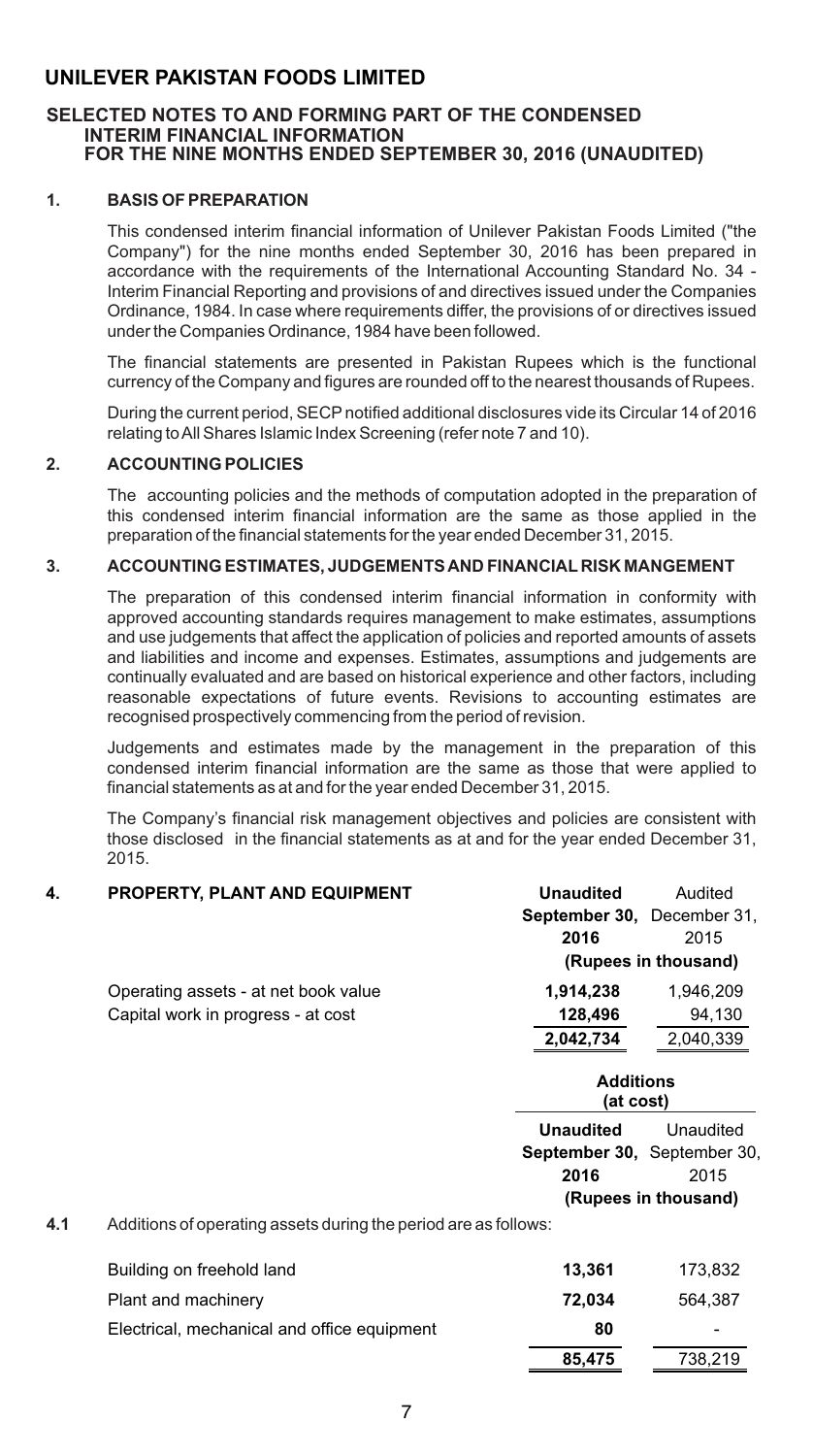| 5. | <b>PROVISIONS</b>         | Note | <b>Unaudited</b><br><b>September 30.</b> December 31.<br>2016 | Audited<br>2015<br>(Rupees in thousand) |
|----|---------------------------|------|---------------------------------------------------------------|-----------------------------------------|
|    | Sindh Infrastructure Cess | 5.1  | 23,783                                                        | 19,394                                  |
|    | Restructuring             |      | 10,601                                                        | 18,541                                  |
|    |                           |      | 34,384                                                        | 37,935                                  |
|    |                           |      |                                                               |                                         |

#### **5.1** The change represents provision made during the period.

### **6. CONTINGENCIES AND COMMITMENTS**

#### **6.1 Contingencies**

There has been no change in status of contingency as reported in the financial statements for the year ended December 31, 2015.

#### **6.2 Commitments**

The commitments for capital expenditure outstanding as at September 30, 2016 amounted to Rs. 22.12 million (December 31, 2015: Rs. 27.35 million).

> **Sep 30, 2016**

 Sep 30, 2015

# **7. OTHER INCOME Unaudited** Unaudited *Note*

|                           |     | (Rupees in thousand) |                          |
|---------------------------|-----|----------------------|--------------------------|
| Return on saving accounts | 7.1 | 16,560               | 8,262                    |
| Scrap sales               |     | 21,301               | 21,341                   |
| Service fees              |     | 43,002               | 39,045                   |
| <b>Others</b>             |     | 4,201                | $\overline{\phantom{a}}$ |
|                           |     | 85,064               | 68.648                   |

**7.1** Profit on saving accounts are earned under mark-up arrangements with conventional banks.

| 8. | <b>CASH AND CASH EQUIVALENTS</b> | <b>Unaudited</b><br>September 30,<br>2016 | Unaudited<br>September 30,<br>2015 |
|----|----------------------------------|-------------------------------------------|------------------------------------|
|    |                                  |                                           | (Rupees in thousand)               |
|    | Cash and bank balances           | 712,327                                   | 298,234                            |
|    | Short term borrowings            | $\blacksquare$                            | (22, 704)                          |
|    |                                  | 712,327                                   | 275,530                            |
|    |                                  |                                           |                                    |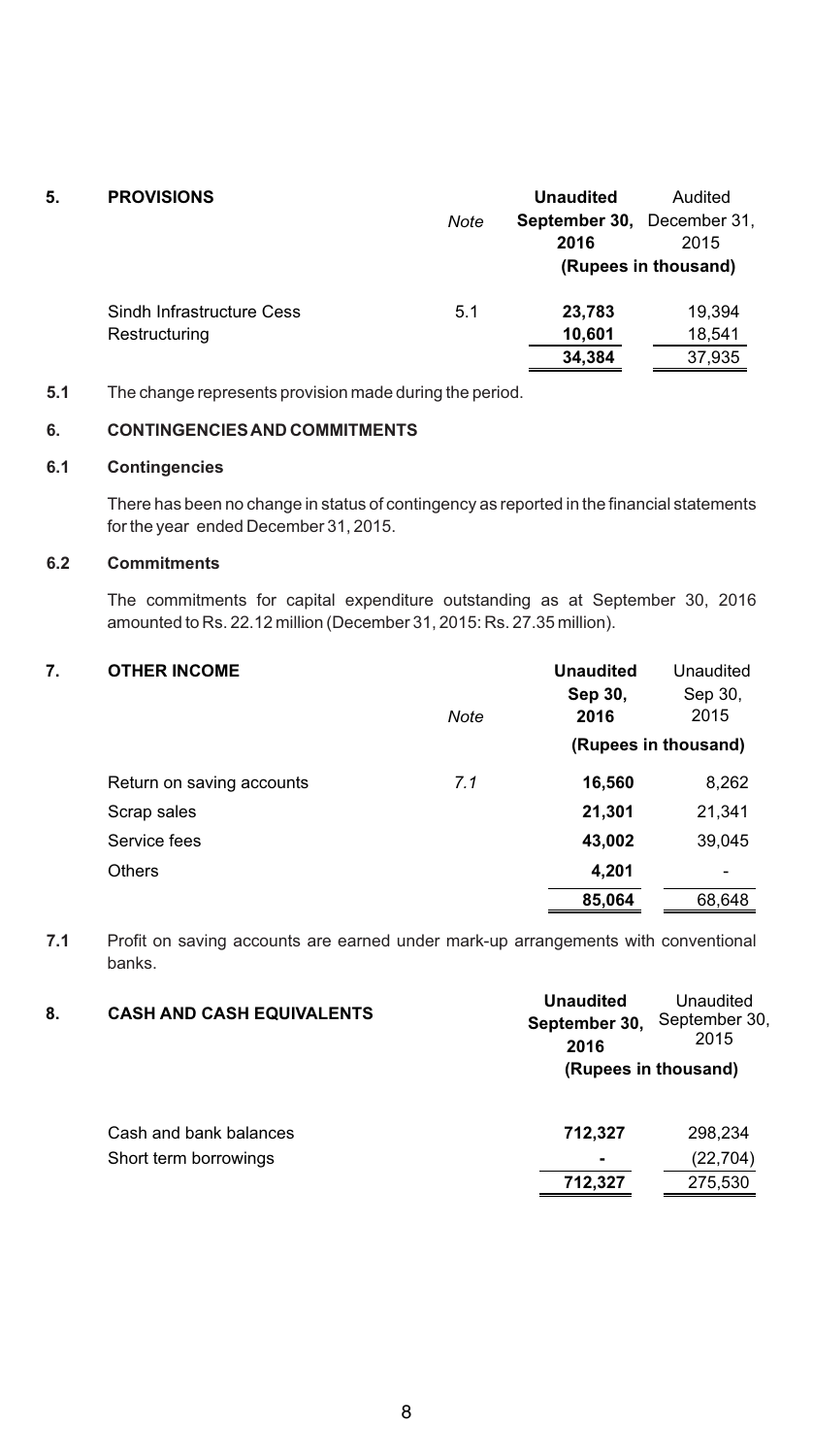#### **Unaudited September 30, September 30, 2016 (Rupees in thousand) Unaudited 2015**

#### **9. RELATED PARTYTRANSACTIONS**

Related party transactions during the period are as follows:

|    | <b>Relationship with</b><br>the company  | <b>Nature of transactions</b>                                           |           |           |  |  |
|----|------------------------------------------|-------------------------------------------------------------------------|-----------|-----------|--|--|
| i) | Holding company                          | Royalty                                                                 | 121,180   | 145,725   |  |  |
|    | ii) Other related parties Technology fee |                                                                         | 131,279   | 139,158   |  |  |
|    |                                          | Purchase of goods                                                       | 1,144,770 | 1,103,632 |  |  |
|    |                                          | Sale of goods                                                           | 115,050   | 22,391    |  |  |
|    |                                          | Fee for receiving of services<br>from related parties                   | 194,694   | 185,368   |  |  |
|    |                                          | Fee for providing of services<br>to related parties<br>Contribution to: | 43,002    | 42,608    |  |  |
|    |                                          | - Defined Contribution plan                                             | 15,294    | 12,625    |  |  |
|    |                                          | - Defined Benefit plans<br>Settlement on behalf of:                     | 3,513     | 1,962     |  |  |
|    |                                          | - Defined Contribution plan                                             | 27,826    | 30,719    |  |  |
|    |                                          | - Defined Benefit plans                                                 | 2,171     | 1,930     |  |  |
|    | iii) Key management                      |                                                                         |           |           |  |  |
|    | personnel                                | Salaries and other short-term<br>employee benefits                      | 5,388     | 4,048     |  |  |
|    |                                          |                                                                         |           |           |  |  |

#### **10. ALLSHARES ISLAMIC INDEX SCREENING**

Loans, advances and deposits, other than balances with banks, do not carry any markup. The bank balances and borrowings include balances and borrowings amounting to Rs. 540.00 million and Rs. nil respectively with conventional banks under mark-up arrangements. Trade and other payables include vendor financing balances amounting to Rs. 121.49 million under markup arrangement.

#### **9. INTERIM DIVIDEND**

The Board of Directors in its meeting held on October 21, 2016 declared NIL dividend in respect of nine months ended September 30, 2016 (interim cash dividend for the nine months ended September 30, 2015: Rs. nil per share).

During the year, at its meeting held on August 22, 2016 the Board of Directors declared interim cash dividend in respect of half year ended June 30, 2016 of Rs. 90.97 per share amounting to Rs. 560.16 million (interim cash dividend for the half year ended June 30, 2015: Rs. 54.00 per share amounting to Rs. 332.51 million).

#### **10. DATE OF AUTHORISATION FOR ISSUE**

This condensed interim financial information was authorised for issue on October 21, 2016 by the Board of Directors of the Company.

 Chief Executive **Shazia Syed**

Director & Chief Financial Officer **Ali Tariq**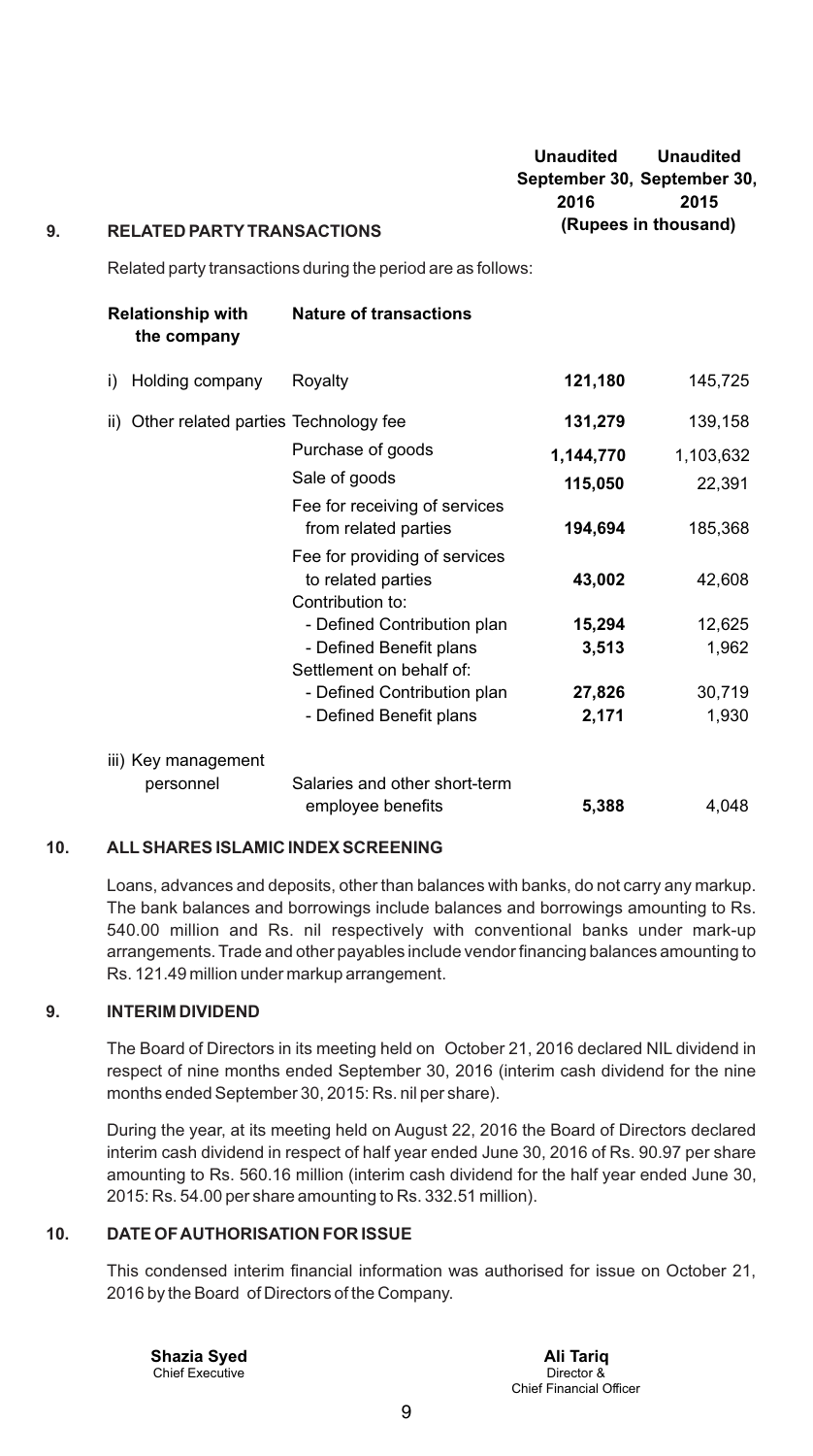ر ن ڈز ڈاز ہ ررٹ ڈاز ، ررٹ ا ور ارے ا٣٠ ، ٢٠١٦ ر ۔

نومہینوں کے دورا ن بر انڈ کی مشخّکم سا کھ ،کامیاب جد ت داختیارا ت اوراشتہارا ت اورتر و پنج داشاعت میں زیادہ سر ماہیرکاری کے پس منظر میں سیلز ۱۱٫۴٪ بڑھ گئ ہے،جبکہ مجموعی مار جن میں بھی۹ء میں اضافہ ہوا ہے۔ فی حصص آبد فی ( EPS) میں بھی۵۔۲ تک اضافہ ہوا۔صرف تیسر ک سہ ماہی ( Q3) میں سیلز 4ء ۱۵٪بڑھی اور فی حصص آمدنی ( EPS) میں ۵٪اضافہ ہوا ہے۔

| • ۳۰ ستمبر کوختم شده نومہینے |                |                                        |                  | مالياتي جھلکياں      |                                                                                                                                                                                                                                                                    |
|------------------------------|----------------|----------------------------------------|------------------|----------------------|--------------------------------------------------------------------------------------------------------------------------------------------------------------------------------------------------------------------------------------------------------------------|
| $r \cdot \alpha$             |                |                                        | $r \cdot \alpha$ | $F+14$               |                                                                                                                                                                                                                                                                    |
|                              |                |                                        |                  |                      |                                                                                                                                                                                                                                                                    |
|                              |                |                                        |                  |                      | خالص سيلز                                                                                                                                                                                                                                                          |
|                              |                |                                        |                  |                      | منافع قبل از ٹیکس                                                                                                                                                                                                                                                  |
|                              |                |                                        |                  |                      | منافع بعداز ٹیکس                                                                                                                                                                                                                                                   |
|                              |                |                                        |                  |                      | آمدنی فی خصص(روپے) ۱۰+۵۹ م                                                                                                                                                                                                                                         |
|                              | اضافہ %<br>r % | $\Delta^2 = 1.575 \cdot 1000 - 1.5420$ |                  | اضافہ ۱۶ ۲۰۱۲<br>イドン | • ۳۰ ستمبر کو ختم شده سه ماہی<br>$r^*\cdot r$ are $\omega^*\cdot r^*\cdot \angle$<br>$r^2$ 9+1,+ $r^2$ 9rm, and azz rm, man man, mer<br>$10^{\circ}$ y <sub>e</sub> rr $10^{\circ}$ q <sub>e</sub> q $\Lambda$ $\Delta Z$ $K$ $K$ $\angle$ <sub>e</sub> $\Delta Y$ |

مستقبل پر نظر کاروبار کے د شوار ماحول اور بڑھتے ہوئے مسابقت کے رحجان کے باعث سمپنی کی حانب سے کی گئی سرمایہ کارک کی آگاہی رکھتے ہوئے ہم مستقبل کے رحجانات سے پر امید ہیں۔ سمپنی جدت کو متعارف کر انے کے ساتھ اپنے بر انڈ کی مضبوط ساکھ کے ذریعے اپنےصار فین کی روز مر ہ<sup>ز</sup> ند گی میں بہتر سے بہتر کی جستجو کومسلسل جاری رکھے گی۔

منجانب بورڈ

كامران مرزا چيئر ملن

کراچی ٢١ ا ، ٢٠١٦